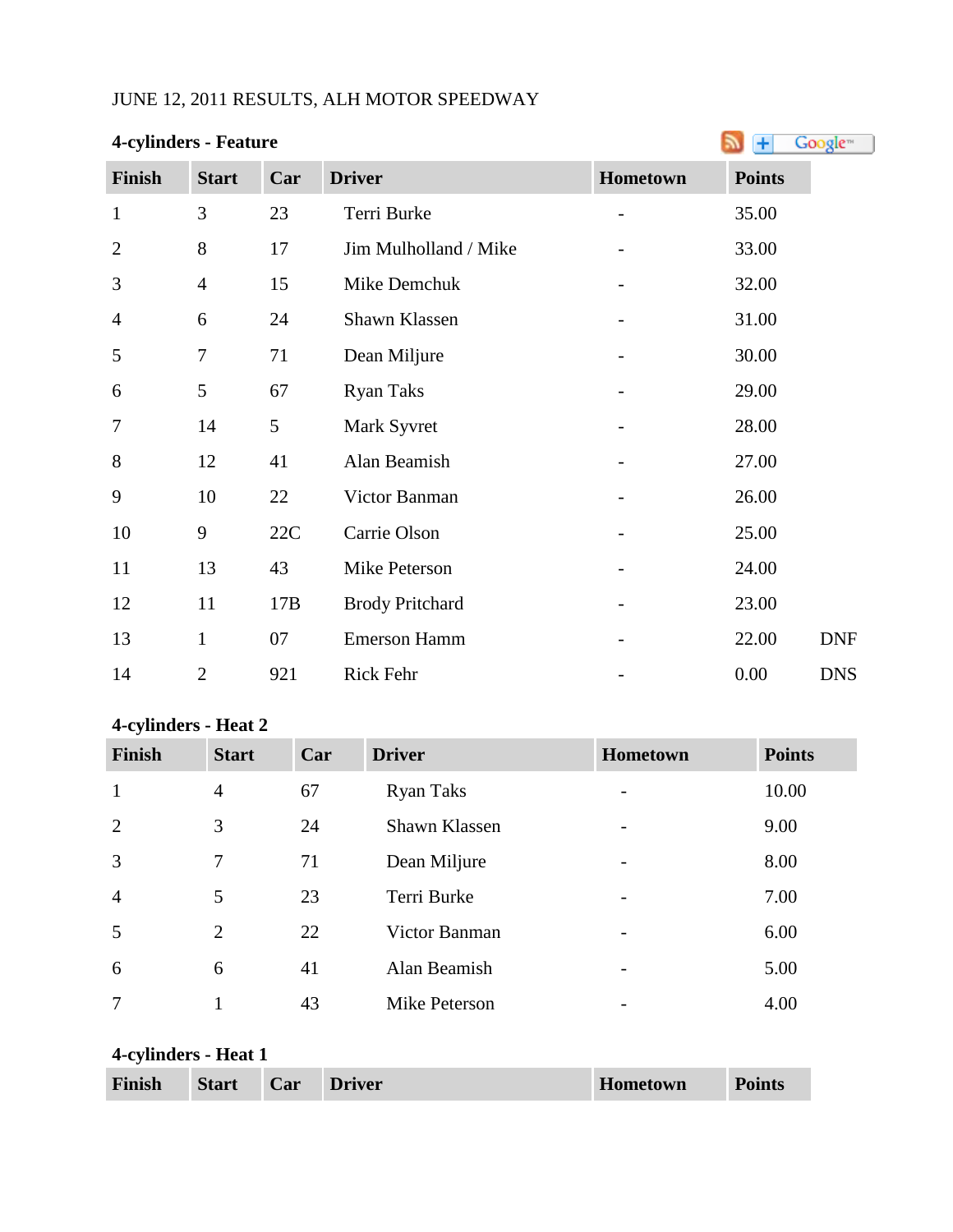| $\mathbf{1}$   |                | 17  | Jim Mulholland / Mike  | $\overline{\phantom{a}}$ | 10.00 |            |
|----------------|----------------|-----|------------------------|--------------------------|-------|------------|
| 2              | $\tau$         | 15  | Mike Demchuk           | -                        | 9.00  |            |
| 3              | $\overline{4}$ | 921 | <b>Rick Fehr</b>       | $\overline{\phantom{a}}$ | 8.00  |            |
| $\overline{4}$ | 3              | 07  | <b>Emerson Hamm</b>    | $\qquad \qquad$          | 7.00  |            |
| 5              | 5              | 22C | Carrie Olson           | $\overline{\phantom{a}}$ | 6.00  |            |
| 6              | 6              | 17B | <b>Brody Pritchard</b> | -                        | 5.00  |            |
| 7              | 2              | 5   | Mark Syvret            | $\qquad \qquad$          | 4.00  | <b>DNF</b> |

# **Modifieds- Feature Modifieds - Feature**

| Finish         | <b>Start</b>   | Car    | <b>Driver</b>       | Hometown | <b>Points</b> |
|----------------|----------------|--------|---------------------|----------|---------------|
| $\mathbf{1}$   | $\mathbf{1}$   | $\tau$ | Danny Staff         |          | 35.00         |
| $\overline{2}$ | $\overline{2}$ | 20X    | Darian Boyce        |          | 33.00         |
| 3              | 8              | 27     | Bryan Dorge         |          | 32.00         |
| $\overline{4}$ | 5              | 1R     | <b>Rick Delaine</b> |          | 31.00         |
| 5              | 7              | 29K    | Ryan Kereluk        |          | 30.00         |
| 6              | $\overline{4}$ | 10W    | Ward Imrie          |          | 29.00         |
| $\overline{7}$ | 6              | 96     | Al Taks             |          | 28.00         |
| 8              | 9              | 40     | <b>Henry Peters</b> |          | 27.00         |
| 9              | 3              | 44D    | Luke Dykstra        |          | 26.00         |

#### **Modifieds - Heat**

| <b>Finish</b>  | <b>Start</b>   | Car | <b>Driver</b>       | Hometown | <b>Points</b> |
|----------------|----------------|-----|---------------------|----------|---------------|
| $\mathbf{1}$   | $\mathbf{1}$   | 20X | Darian Boyce        |          | 10.00         |
| $\overline{2}$ | 6              | 7   | Danny Staff         |          | 9.00          |
| 3              | 5              | 1R  | <b>Rick Delaine</b> |          | 8.00          |
| $\overline{4}$ | 9              | 44D | Luke Dykstra        |          | 7.00          |
| 5              | $\overline{7}$ | 10W | Ward Imrie          |          | 6.00          |
| 6              | 2              | 96  | Al Taks             |          | 5.00          |
| $\overline{7}$ | 8              | 29K | Ryan Kereluk        |          | 4.00          |
| 8              | $\overline{4}$ | 27  | <b>Bryan Dorge</b>  |          | 3.00          |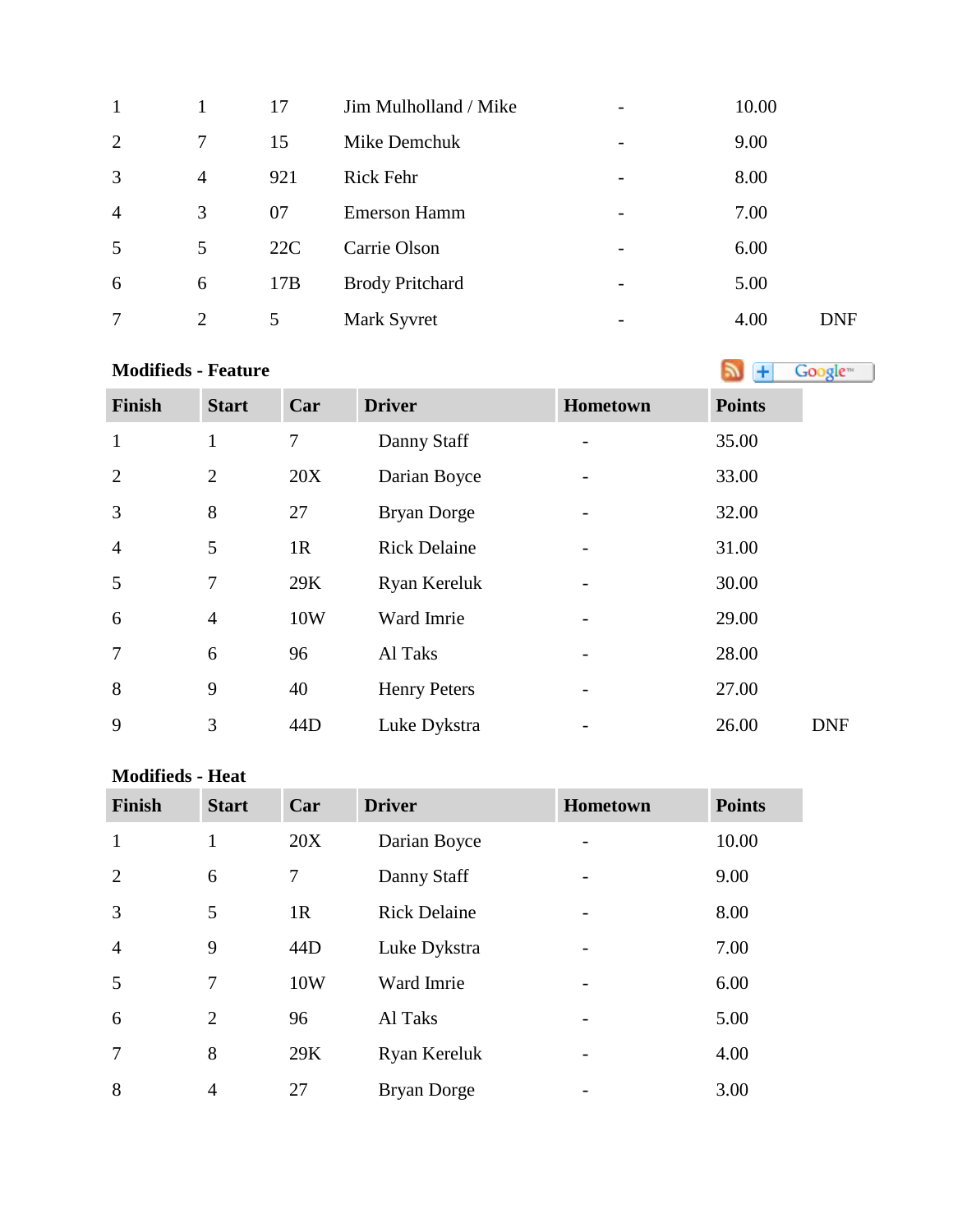| a |  | 40 | <b>Henry Peters</b><br>. |  | 0.00 | DNF |
|---|--|----|--------------------------|--|------|-----|
|---|--|----|--------------------------|--|------|-----|

**PureStocks - Feature Algebra 2019 Constant 1 Constant 1 Constant 1 Constant 1 Constant 1 Constant 1 Constant 1 Constant 1 Constant 1 Constant 1 Constant 1 Constant 1 Constant 1 Constant 1**

| <b>Finish</b>  | <b>Start</b>   | Car | <b>Driver</b>                 | Hometown | <b>Points</b> |
|----------------|----------------|-----|-------------------------------|----------|---------------|
| 1              | 1              | 43  | <b>Tim Peterson</b>           |          | 35.00         |
| 2              | 3              | 20R | <b>Aaron Restad</b>           |          | 33.00         |
| 3              | 6              | 86  | Rob Wiens                     |          | 32.00         |
| $\overline{4}$ | $\overline{2}$ | 20  | Nick Audette / chris Audette  |          | 31.00         |
| 5              | 5              | 26  | Andrew Thomas /brandyn Thomas |          | 30.00         |
| 6              | 7              | 4R  | Roy Childs                    |          | 29.00         |
|                | 4              | 42  | Rob Penner                    |          | 28.00         |

### **Pure Stocks - Heat**

| <b>Finish</b>  | <b>Start</b>   | Car             | <b>Driver</b>                 | <b>Hometown</b> | <b>Points</b> |
|----------------|----------------|-----------------|-------------------------------|-----------------|---------------|
| 1              | $\overline{2}$ | 43              | <b>Tim Peterson</b>           |                 | 10.00         |
| 2              | 3              | 20              | Nick Audette / chris Audette  |                 | 9.00          |
| 3              | 6              | 20 <sub>R</sub> | <b>Aaron Restad</b>           |                 | 8.00          |
| $\overline{4}$ | $\overline{4}$ | 42              | Rob Penner                    |                 | 7.00          |
| 5              | 5              | 26              | Andrew Thomas /brandyn Thomas |                 | 6.00          |
| 6              | 1              | 86              | Rob Wiens                     |                 | 5.00          |
|                | 7              | 4R              | Roy Childs                    |                 | 4.00          |

| <b>Street Stock - Feature</b> | Google <sup>®</sup> |         |                     |                          |               |
|-------------------------------|---------------------|---------|---------------------|--------------------------|---------------|
| <b>Finish</b>                 | <b>Start</b>        | Car     | <b>Driver</b>       | Hometown                 | <b>Points</b> |
| $\mathbf{1}$                  | $\overline{4}$      | 39      | <b>Shawn Teunis</b> |                          | 35.00         |
| 2                             | 3                   | $11$ JR | Shane Holden        | -                        | 33.00         |
| 3                             | 2                   | 55M     | <b>Andy Martens</b> | -                        | 32.00         |
| $\overline{4}$                | 6                   | 14      | Pete Letkemen       |                          | 31.00         |
| 5                             | 9                   | 88      | Cody Wall           |                          | 30.00         |
| 6                             | 5                   | 24      | James Wall          | $\overline{\phantom{0}}$ | 29.00         |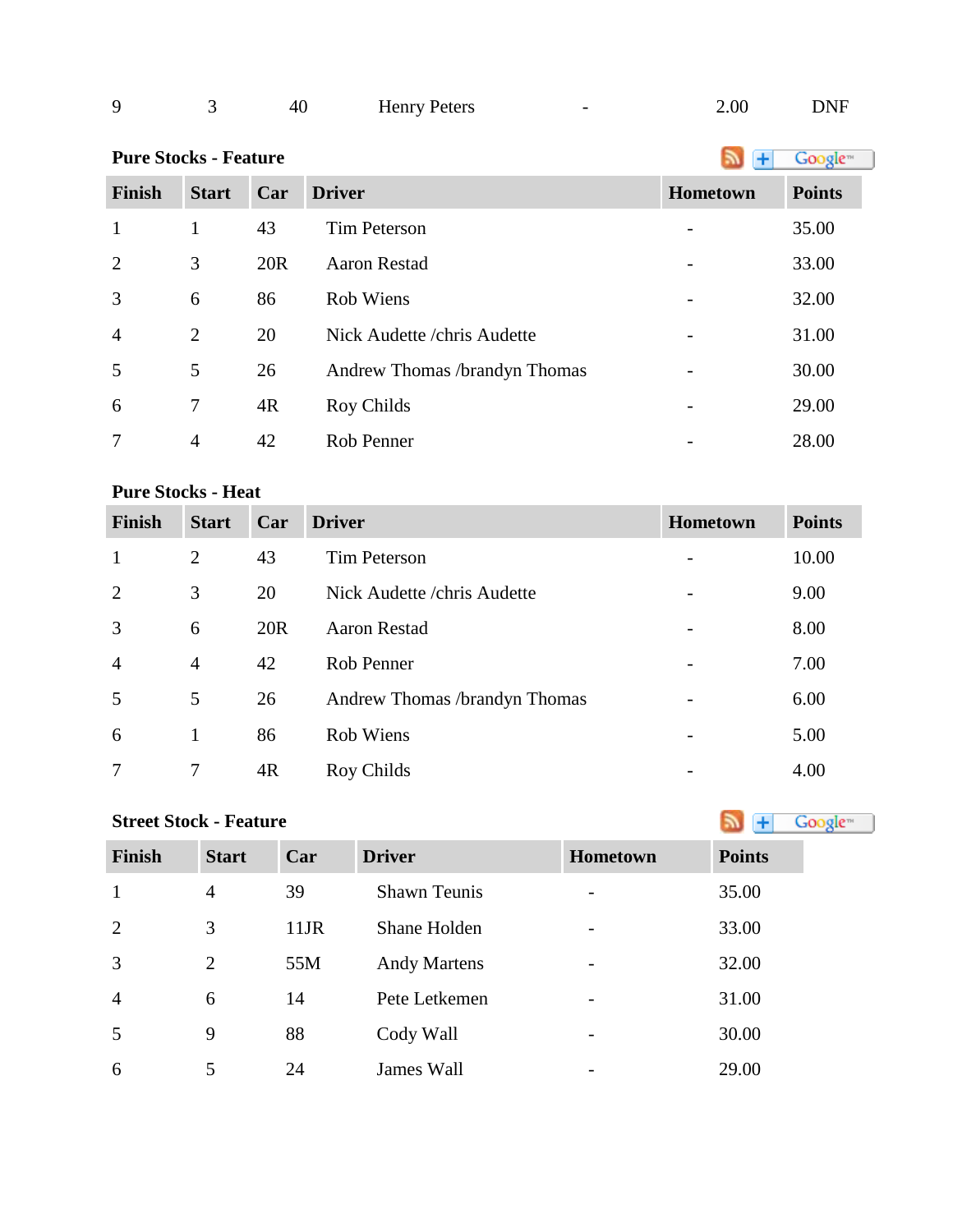|             | 4R | <b>Steve Childs</b> | $\overline{\phantom{a}}$ | 28.00 |     |
|-------------|----|---------------------|--------------------------|-------|-----|
| 8           | 51 | Mark Teunis         | $\overline{\phantom{a}}$ | 27.00 |     |
| $\mathbf Q$ | 80 | Jesse Pederson      | $\overline{\phantom{a}}$ | 26.00 | DNF |

**Street Stock - Heat**

| <b>Finish</b>  | <b>Start</b>   | Car     | <b>Driver</b>         | Hometown        | <b>Points</b> |
|----------------|----------------|---------|-----------------------|-----------------|---------------|
| $\mathbf{1}$   | $\mathbf{1}$   | 39      | <b>Shawn Teunis</b>   |                 | 10.00         |
| 2              | 8              | 24      | James Wall            | $\qquad \qquad$ | 9.00          |
| 3              | 6              | 80      | <b>Jesse Pederson</b> |                 | 8.00          |
| $\overline{4}$ | 7              | 55M     | <b>Andy Martens</b>   |                 | 7.00          |
| 5              | $\overline{4}$ | $11$ JR | Shane Holden          |                 | 6.00          |
| 6              | 5              | 14      | Pete Letkemen         |                 | 5.00          |
| $\overline{7}$ | 2              | 51      | <b>Mark Teunis</b>    |                 | 4.00          |
| 8              | $\mathbf{1}$   | 4R      | <b>Steve Childs</b>   |                 | 3.00          |
| 9              | 3              | 88      | Cody Wall             |                 | 2.00          |

# **SuperStocks - Feature Super Stocks - Feature**

| <b>Finish</b>  | <b>Start</b> | Car | <b>Driver</b> | <b>Hometown</b>          | <b>Points</b> |
|----------------|--------------|-----|---------------|--------------------------|---------------|
|                |              |     | Rod Fidler    | $\overline{\phantom{0}}$ | 35.00         |
| $\overline{2}$ |              | h   | James Merke   | -                        | 33.00         |
| 3              |              | 50  | Allen Sedo    | $\overline{\phantom{0}}$ | 32.00         |

### **Super Stocks - Heat**

| <b>Finish</b> | <b>Start</b>  | Car                  | <b>Driver</b> | <b>Hometown</b>          | <b>Points</b> |            |
|---------------|---------------|----------------------|---------------|--------------------------|---------------|------------|
|               | $\mathcal{R}$ | <sub>0</sub>         | James Merke   | $\overline{\phantom{a}}$ | 10.00         |            |
| 2             |               | 50                   | Allen Sedo    | $\overline{\phantom{a}}$ | 9.00          |            |
| $\mathcal{R}$ |               | $\ddot{\phantom{1}}$ | Rod Fidler    | -                        | 0.00          | <b>DNS</b> |

| <b>Super Trucks - Feature</b> | Google <sup>-1</sup> |     |               |                 |               |
|-------------------------------|----------------------|-----|---------------|-----------------|---------------|
| <b>Finish</b>                 | <b>Start</b>         | Car | <b>Driver</b> | <b>Hometown</b> | <b>Points</b> |
|                               |                      | 25  | Eric Guyot    | -               | 35.00         |